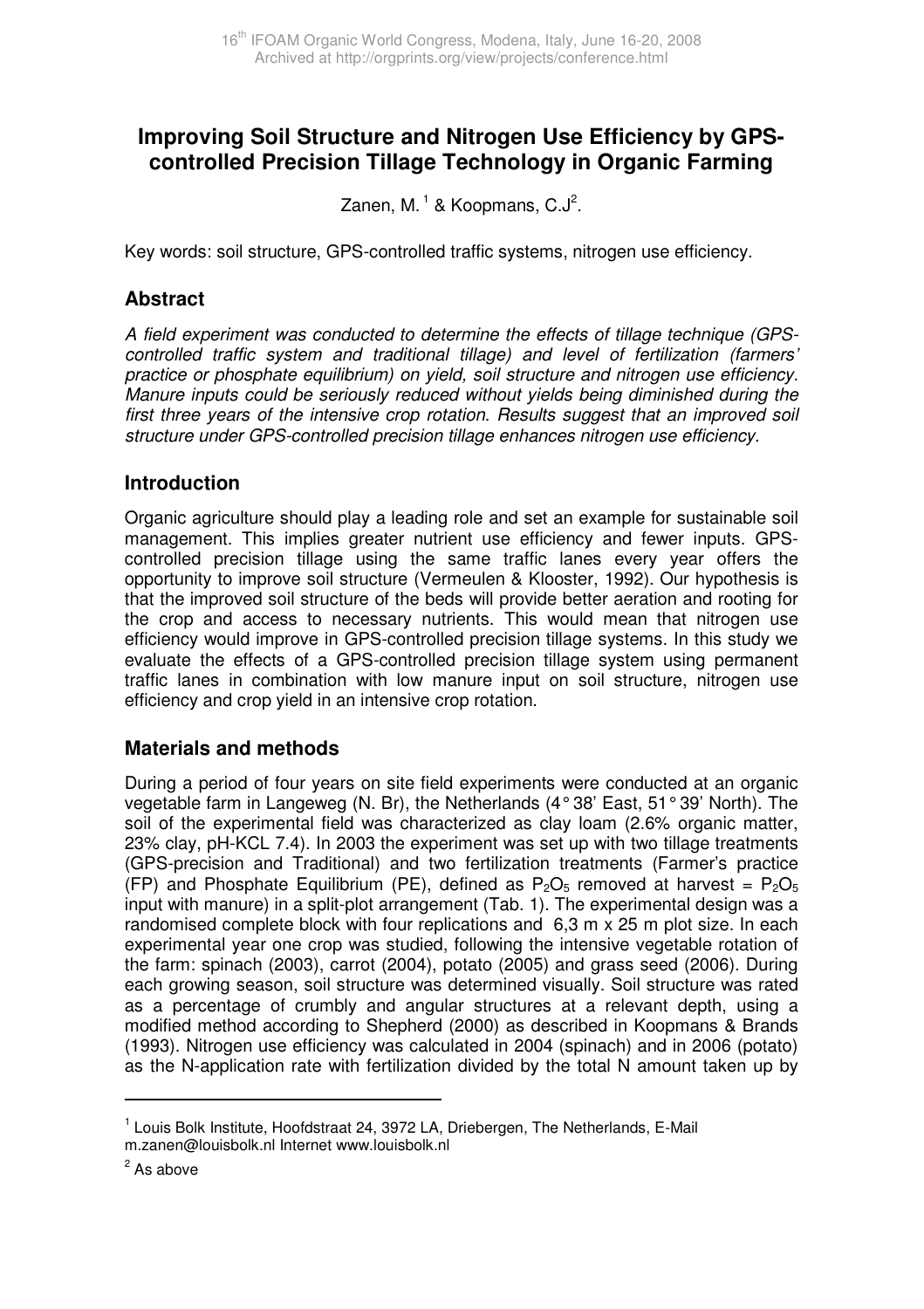the leaves and tubers, excluding roots. The data were analyzed by analysis of variance (ANOVA) using tillage treatment as main plots and fertilization levels as subplots. Significant effects were separated by the least significant difference (LSD) at  $P = 0.05$ .

| Tillage system | Fertilizer application     | N                                               | $P_2O_5$ | K <sub>2</sub> O |
|----------------|----------------------------|-------------------------------------------------|----------|------------------|
|                |                            | $\text{Ka}$ ha <sup>-1</sup> year <sup>-1</sup> |          |                  |
| Traditional    | Farmer's practice (FP)     | 128                                             | 53       | 150              |
| Traditional    | Phosphate equilibrium (PE) | 62                                              | 26       | 72               |
| GPS precision  | Farmer's practice (FP)     | 128                                             | 53       | 150              |
| GPS precision  | Phosphate equilibrium (PE) |                                                 | 26       | 72               |

| Tab. 1: Tillage and fertilization treatments of the field experiment in Langeweg |  |
|----------------------------------------------------------------------------------|--|
|----------------------------------------------------------------------------------|--|

# **Results**

In the first year, significant (P<0.05) higher yields were obtained in spinach using GPS-precision techniques (Fig.1).



**Figure 1: Yields of spinach (2004), carrot (2005), potato (2006) and grass seed (2007) in management practices Traditional (FP and PE) and GPS-precision (FP and PE). Errorbars indicate standard error of the mean (SE).**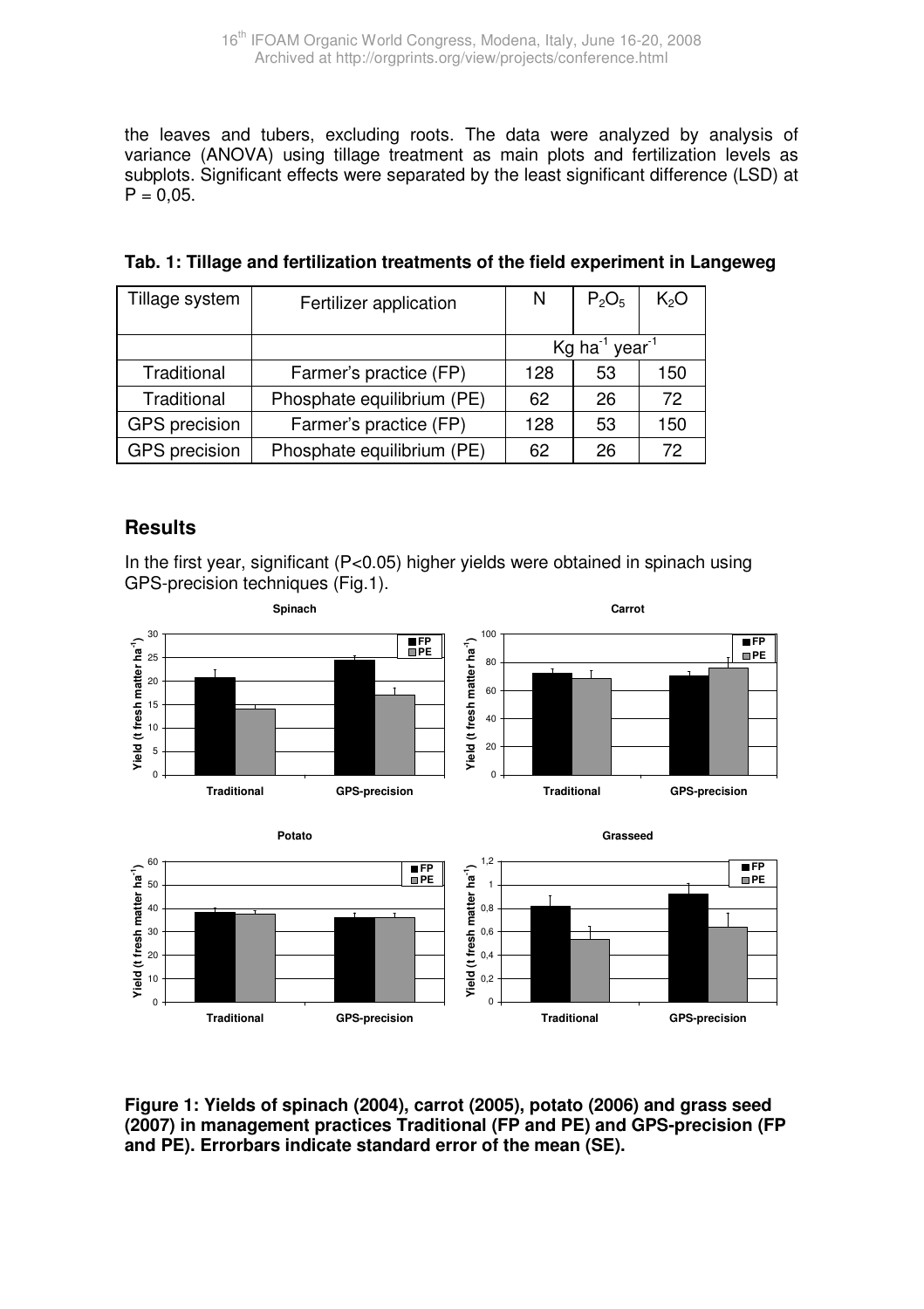In spinach (2004) yields at FP fertilization level were significantly higher (P<0.001) than yields at PE fertilization level. Interestingly there was no significant difference between yields in plots with GPS-precision techniques with PE fertilization level and traditional tillage with FP fertilization level, indicating a higher nutrient availability in GPS-precision plots. In carrots (2005) and potatoes (2006) no significant differences between treatments were observed. Grass seed yield (2007) in the PE fertilization treatment significantly diminished (P<0.001) compared to the FP treatment. No effect of tillage strategy was observed. Results in grass seed confirmed the earlier observation in spinach in which there was no yield difference between GPS-precision tillage at PE fertilization level and traditional tillage at FP fertilization level.

#### Soil quality

Visual determination of soil structure clearly showed the effect of GPS-precision tillage on soil quality in 2004 and 2007. The percentage of angular elements at 0-15 depth in spinach and at 0-10 cm depth in grass seed was significantly higher (P=0.02) using traditional tillage as compared to GPS precision tillage (Tab.2). In carrots no angular elements were found. The percentage of crumble elements in the ridges was significantly higher using precision tillage. In potato, after traditional harvest of the carrots under suboptimal soil conditions, soil structure was diminished in all treatments and soil clods in all plots were characterized as 100% angular elements.

|                | Angular elements (%) |               |               |               |  |
|----------------|----------------------|---------------|---------------|---------------|--|
|                | 0-10 cm depth        | 0-20 cm depth | 0-20 cm depth | 0-10 cm depth |  |
|                | Spinach              | Carrot        | Potato        | Grass seed    |  |
|                | 2004                 | 2005          | 2006          | 2007          |  |
| Traditional    |                      |               |               |               |  |
| FP             | 31                   | 0             | 100           | 43            |  |
| <b>PE</b>      | 38                   | 0             | 100           | 45            |  |
| GPS precision  |                      |               |               |               |  |
| FP             | 6                    | 0             | 100           | 19            |  |
| PE.            | 2                    | 0             | 100           | 6             |  |
| Tillage system | $\star$              | <b>NS</b>     | <b>NS</b>     | $\star$       |  |
| Fertilization  | ΝS                   | <b>NS</b>     | <b>NS</b>     | <b>NS</b>     |  |

#### **Tab. 2 Percentage of angular soil elements per soil layer per year. Values are mean, n=4.**

\* Indicate significance at P ≤ 0.05.

#### Nitrogen use efficiency

In the first year of the experiment nitrogen use efficiency of spinach was significantly higher (P<0.001) with PE fertilisation (87%) as compared to FP fertilisation (44%). Two years later, in 2006, similar results of nitrogen use efficiency were found in potato. Nitrogen use efficiency was significantly higher (P=0.006) with PE fertilisation (255%) as compared to FP fertilisation (145%). However, there was no difference in